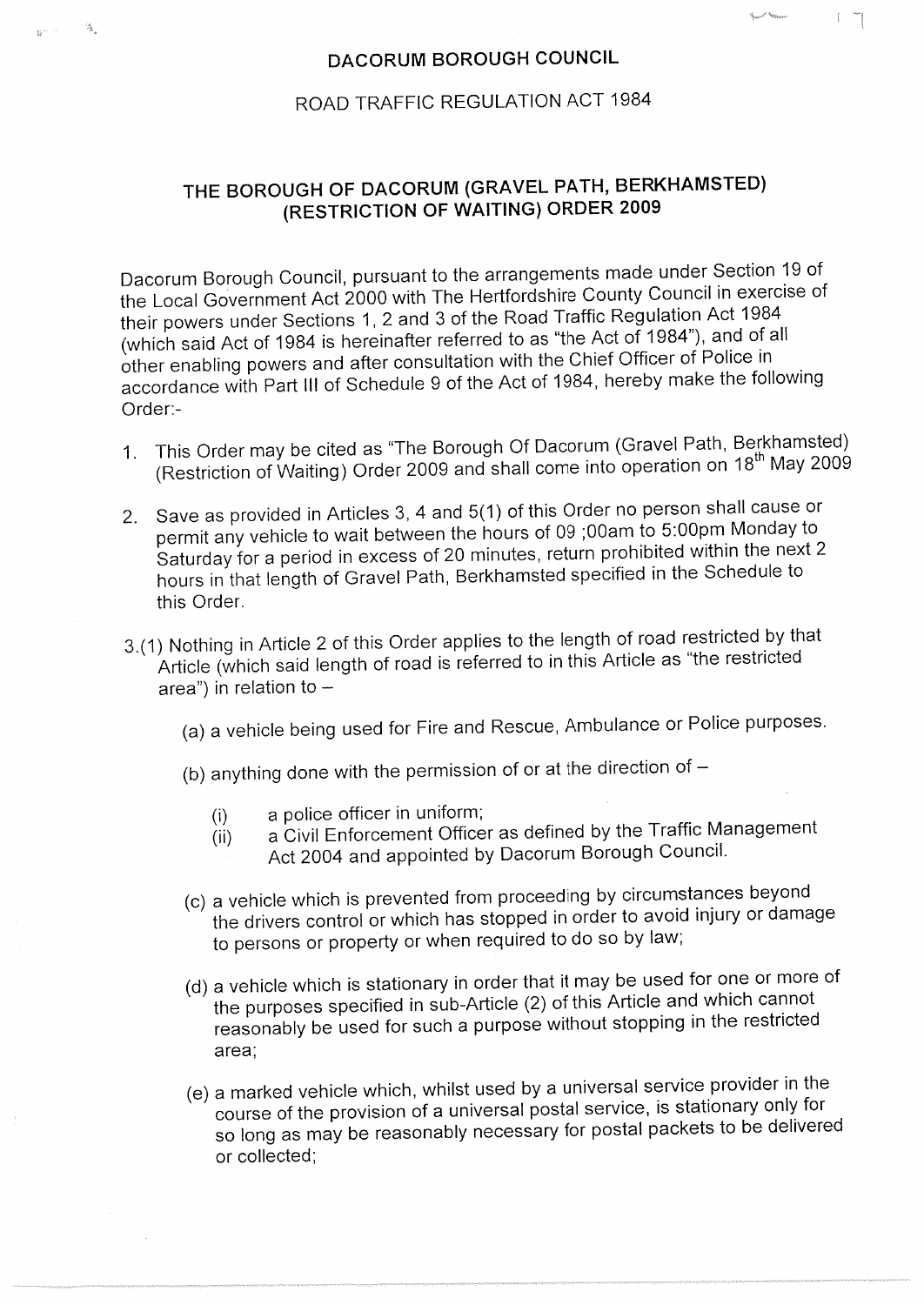$\mathcal{O}^{\text{loc}}(\mathbb{R}^d)$ 

In this Article - The expressions "universal service provider", "provision of a universal postal Service" and "postal packet" shall bear the same meanings as in the Postal Services Act 2000.

- (2) The "purposes" referred to in sub-Article  $(1)(d)$  of this Article are  $-$ 
	- (a) any operation involving building, demolition or excavation;
	- (b) the removal of any obstruction to traffic;
	- (c) the maintenance, improvement or reconstruction of a road;
	- (d) constructing, improving, maintaining, or cleaning of any street furniture; or
	- (e) the laying, erection, alteration, repair or cleaning of any sewer or of any telecommunications apparatus kept or installed for the purposes of a telecommunications code system or of any other telecommunications apparatus lawfully kept installed in any position.
- 4. Nothing in Article 2 of this Order applies to the length of road restricted by that Article (which said length of road is referred to in this Article as "the restricted area") so as to render it unlawful to cause or permit any vehicle to wait only for  $\mathfrak s$ o long as may be reasonably necessary –
	- (a) to enable goods to be loaded on or unloaded from the vehicle from or to premises adjacent to the restricted area; or
	- (b) to enable a passenger to board or alight and to load and unload any luggage.
- 5. (1) Nothing in Article 2 of this Order shall render it unlawful to cause or permit a disabled person's vehicle which displays in the relevant position a disabled person's badge and a parking disc, to wait at any time in the length of road as specified in the Schedule of this Order.
	- (2) In this Article -

**"disabled person** 's vehicle" **has the same meaning as in Section** 142(1) of the Act of 1984;

"disabled person's badge" has the same meaning as given in Regulation 3(1)<br>of The Local Authorities' Traffic Orders (Exemptions for Disabled Persons) (England) Regulations 2000

"parking disc" has the same meaning as given in Regulation 8(5) of The Local Authorities' Traffic Orders (Exemptions for Disabled Persons) (England) Regulations 2000; and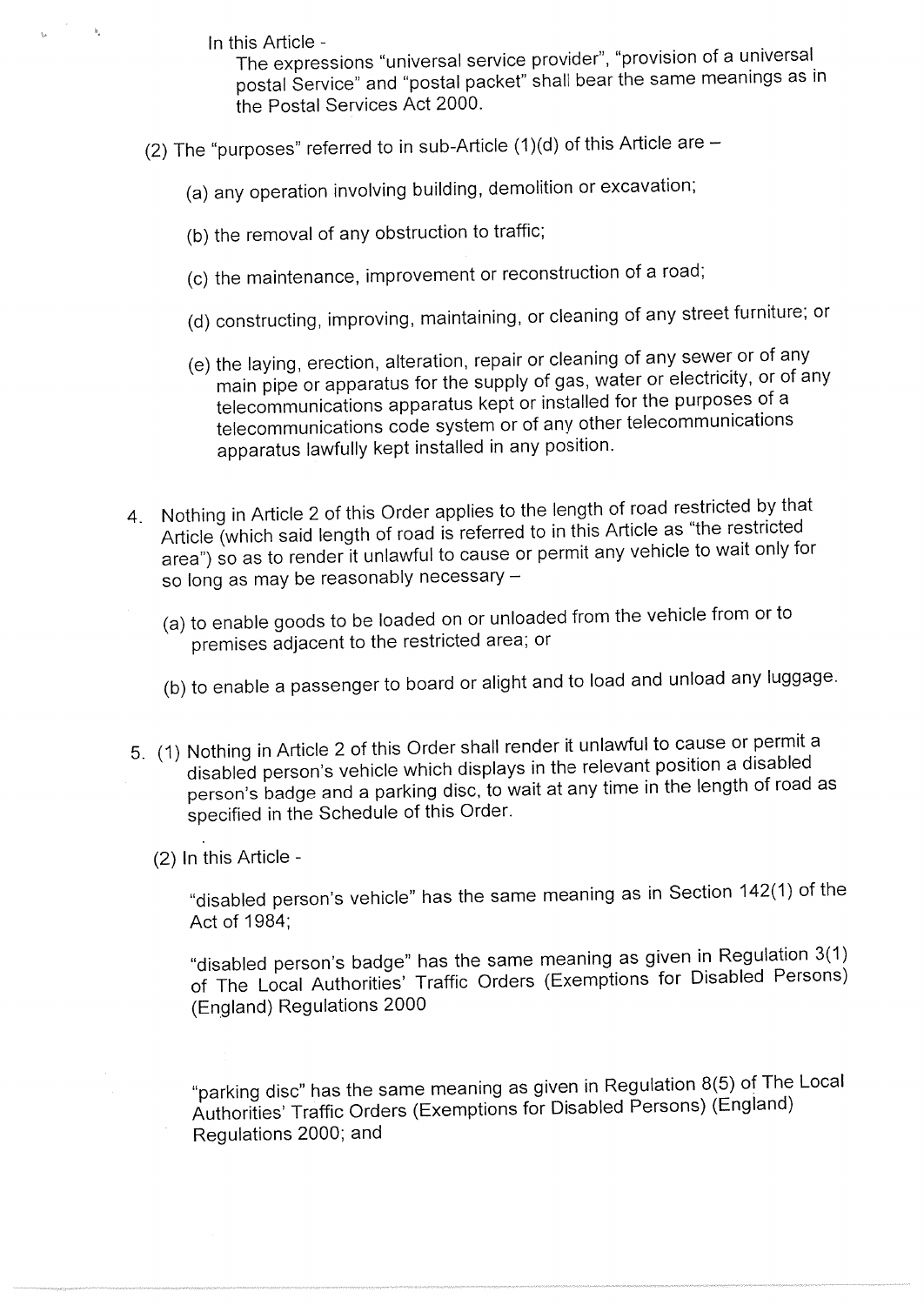"relevant position" has the same meaning as given in Regulation 4 of The Local Authorities' Traffic Orders (Exemptions for Disabled Persons) (England) Regulations 2000

- 6. The Interpretation Act 1978 shall apply for the interpretation of this Order as it applies for the interpretation of an Act of Parliament.
- 7. The **restrictions imposed by this Order shall be in addition to and not in derogation from any restriction or requirement imposed by any other regulations made or having effect as if made under the** Act of 1984 **or by or under any other enactment.**

**IN** WITNESS whereof the Common Seal of Dacorum Borough Council was<br>hereunto affixed this  $\begin{bmatrix} 2^{4k} & \text{day of} & \text{Id } \ll 4 \end{bmatrix}$  2009. **hereunto affixed this 12<sup>4</sup> day of H**  $\alpha$  y

The Common Seal of Dacorum Borough Council was hereunto affixed in the presence of:-



**SEAL REGISTER**  $B00K$   $\iota$  $ENTRY$   $(\sigma \infty$ 

Authorised signatory

 $\bigwedge^{\cdot}$   $\bigwedge^{\cdot}$ 

**-------------**

Authorised signatory